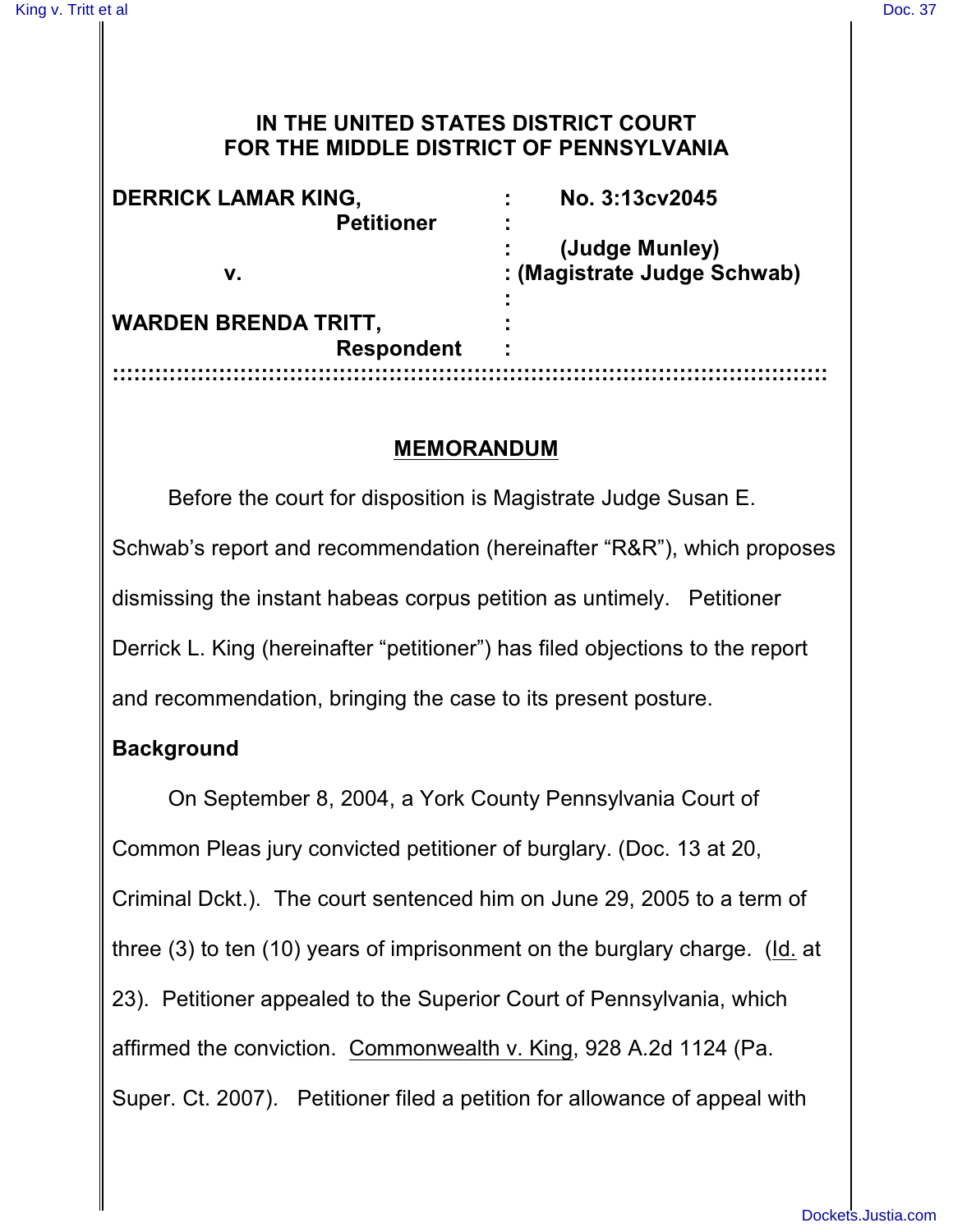the Pennsylvania Supreme Court. The court denied the petition on July 26, 2007. (Doc. 13 at 60).

Petitioner subsequently filed two Post Conviction Relief Act ("PCRA") motions in state court. He filed the first on March 17, 2008. The state court held a hearing and denied the motion on August 7, 2008. (Id. at 29, 72). Petitioner appealed to the Pennsylvania Superior Court, which affirmed the state court's denial. (Id. at 68). Petitioner filed a petition for allowance of appeal with the Pennsylvania Supreme Court, which the court denied on February 2, 2010. (Id. at 77). Petitioner filed the second PCRA petition in May of 2011. It was denied by the trial court and Pennsylvania Superior Court on March 13, 2012. (Id. at 88).

More than three years after the denial of his initial PCRA motion, petitioner, on July 30, 2013, filed the instant habeas corpus petition pursuant to 28 U.S.C. § 2254 (hereinafter "section 2254 petition" or "habeas corpus petition"). (Doc. 1). Respondent filed a motion to dismiss the habeas corpus petition as untimely based on the one-year statute of limitations for such petitions. The parties do not dispute that the statute of limitations had run on petitioner's section 2254 petition by July 30, 2013 unless the statute should be equitably tolled or an exception to the statute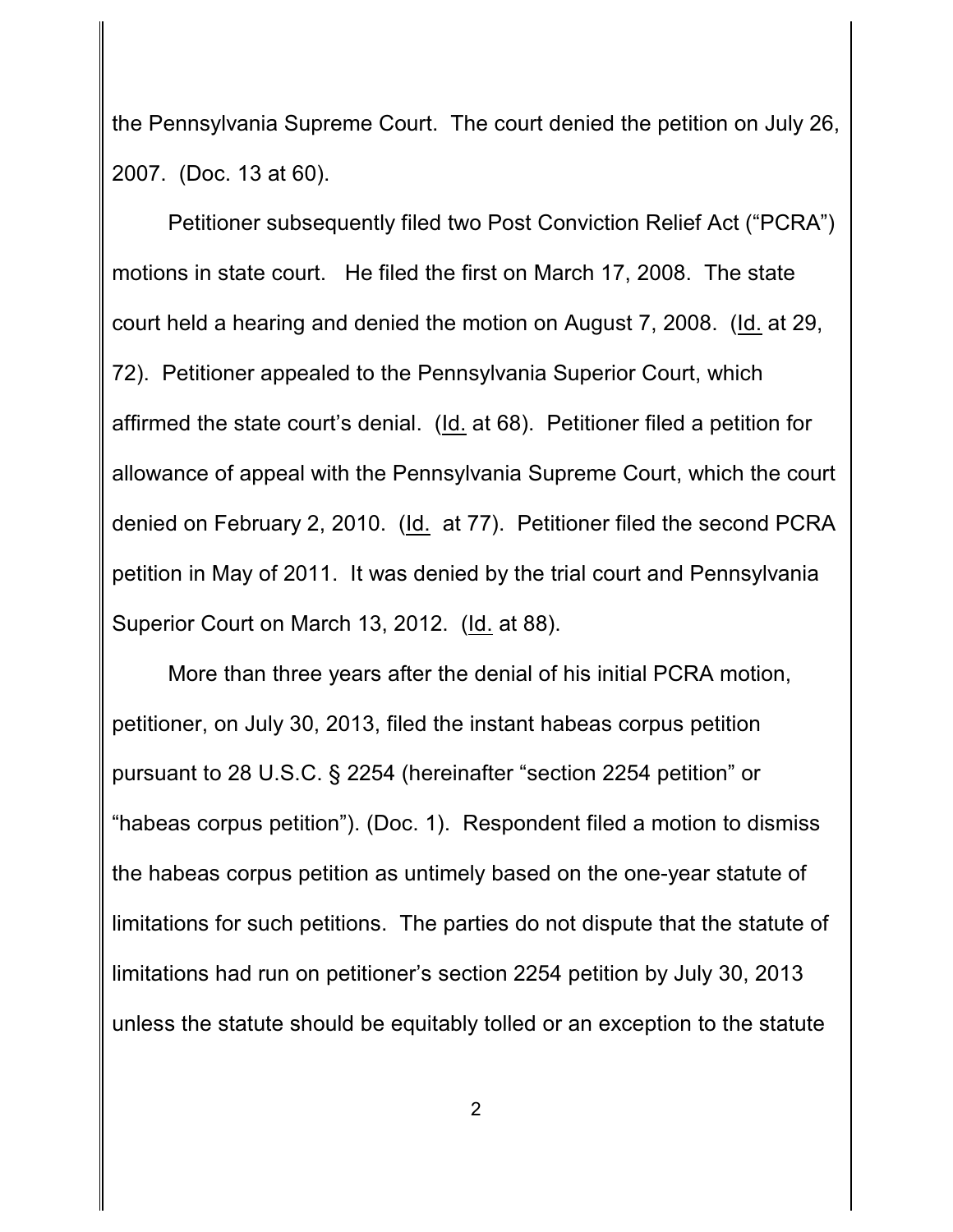of limitation exists.

Petitioner argues that the statute of limitations should be equitably tolled based upon his mental incompetence. He also argues that an equitable exception to the statute of limitations is applicable - that is, he is actually innocent and has newly discovered evidence to establish his innocence. Magistrate Judge Schwab examined both of these issues and found that neither equitable tolling nor an equitable exception applies to the petitioner. Thus, she suggests granting the respondent's motion to dismiss. Petitioner has filed objections to the report and recommendation, bringing the case to its present posture.

#### **Standard of review**

In disposing of objections to a magistrate judge's report and recommendation, the district court must make a *de novo* determination of those portions of the report against which objections are made. 28 U.S.C. § 636(b)(1)(c); see also Sullivan v. Cuyler, 723 F.2d 1077, 1085 (3d Cir. 1983). The court may accept, reject, or modify, in whole or in part, the findings or recommendations made by the magistrate judge. Henderson v. Carlson, 812 F.2d 874, 877 (3d Cir. 1987). The district court judge may also receive further evidence or recommit the matter to the magistrate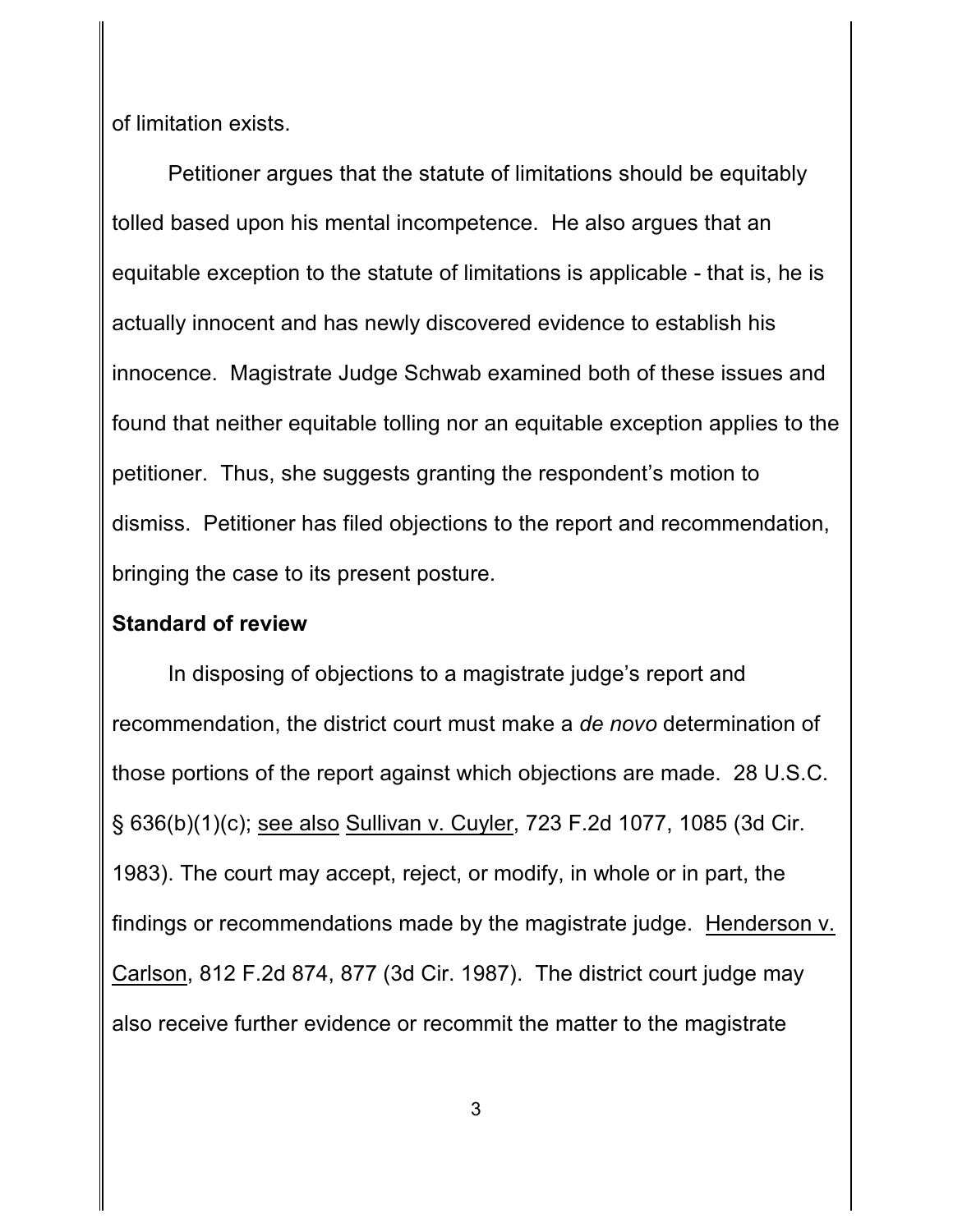judge with instructions. Id.

# **Discussion**

The instant matter arises from a habeas corpus petition for relief

under 28 U.S.C. § 2254, which provides:

The Supreme Court, a Justice thereof, a circuit judge, or a district court shall entertain an application for a writ of habeas corpus on behalf of a person in custody pursuant to the judgment of a State court only on the ground that he is in custody in violation of the Constitution or laws or treaties of the United States.

28 U.S.C. § 2254(a).

The statute of limitations for filing a petition under § 2254 is one year.

Specifically, the law provides:

A 1-year period of limitation shall apply to an application for a writ of habeas corpus by a person in custody pursuant to the judgment of a State court. The limitation period shall run from the latest  $of -$ 

**(A)** the date on which the judgment became final by the conclusion of direct review or the expiration of the time for seeking such review;

**(B)** the date on which the impediment to filing an application created by State action in violation of the Constitution or laws of the United States is removed, if the applicant was prevented from filing by such State action;

**(C)** the date on which the constitutional right asserted was initially recognized by the Supreme Court, if the right has been newly recognized by the Supreme Court and made retroactively applicable to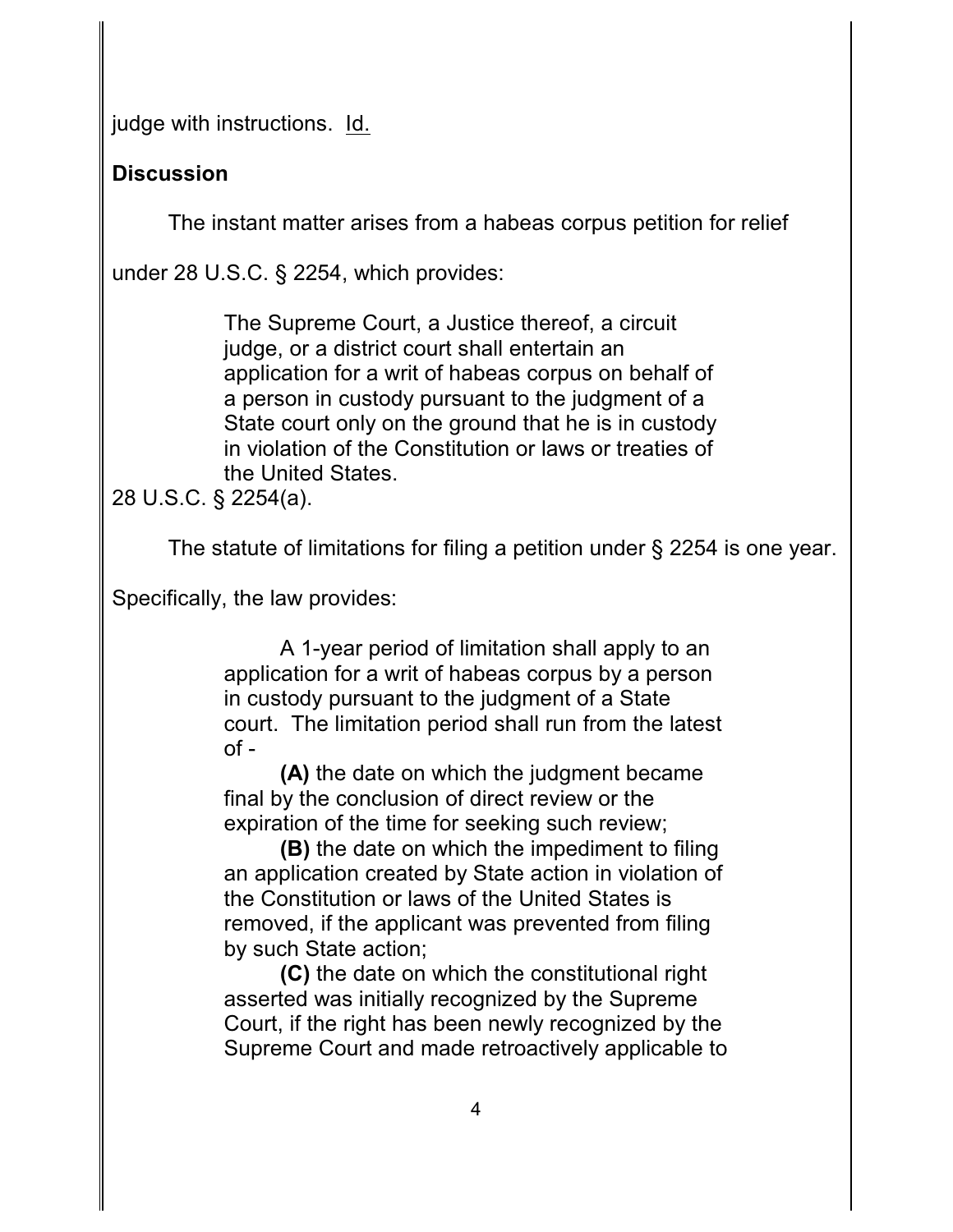cases on collateral review; or **(D)** the date on which the factual predicate of the claim or claims presented could have been discovered through the exercise of due diligence. 28 U.S.C. § 2244(d)(1).

In the instant case, petitioner asserts that the statute of limitations should be tolled because of his mental incompetence or an exception should apply because newly discovered evidence establishes he is actually innocent of the crime. Magistrate Judge Schwab rejected both arguments, and the petitioner objects. We will address each claim separately.

### **1) Equitable Tolling**

Petitioner's initial argument is that the statute of limitations should be tolled for equitable reasons. The United States Supreme Court has held that the statute of limitations for section 2254 petitions may be tolled for equitable reasons in appropriate cases. Holland v. Florida, 560 U.S. 631, 645 (2010). The Court explained that such tolling is only available where the petitioner demonstrates: "(1) that he has been pursuing his rights diligently, and (2) that some extraordinary circumstance stood in his way and prevented timely filing." Id. at 649 (internal quotation marks and citation omitted).

In the instant case, petitioner asserts that an extraordinary

5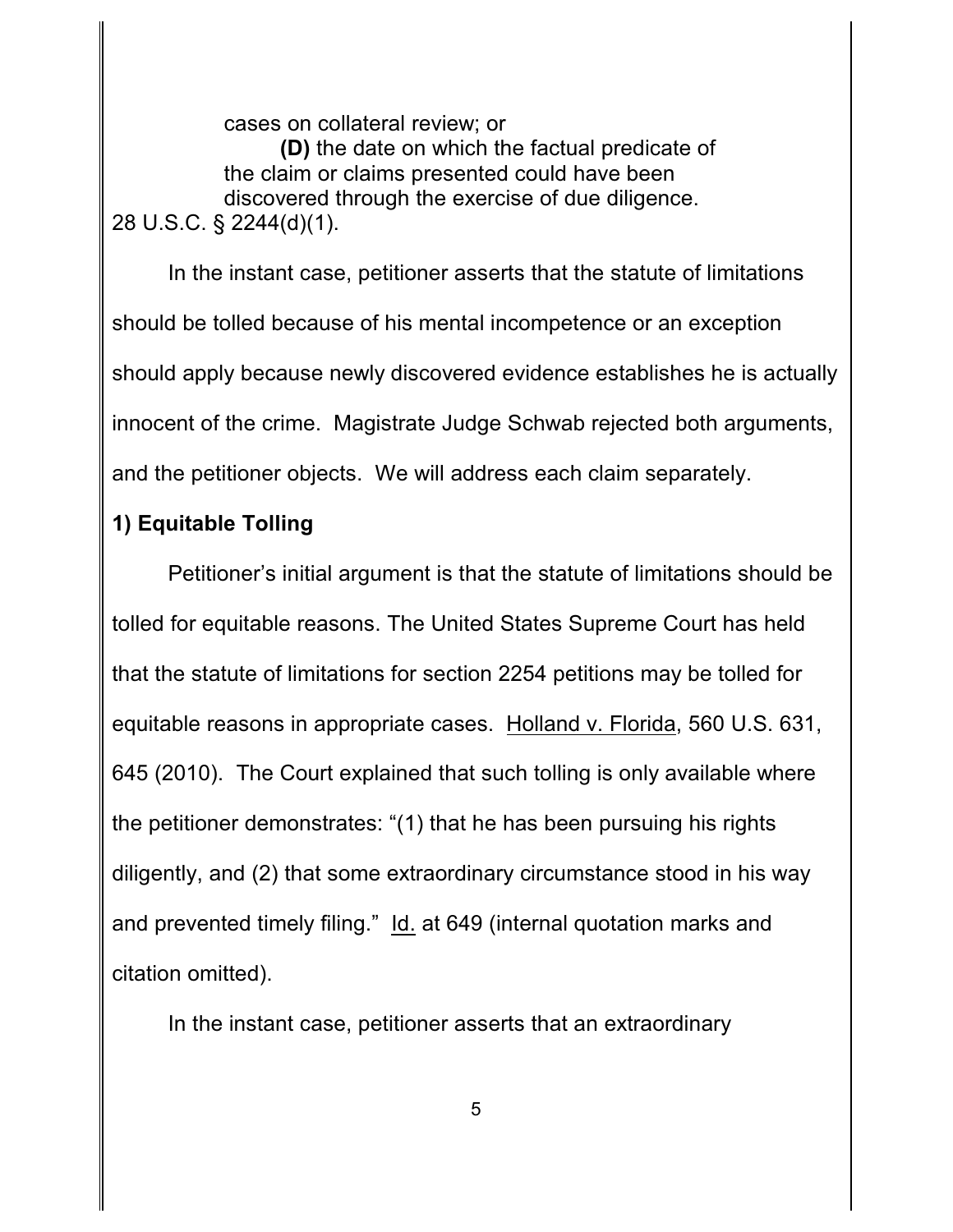circumstance stood in the way of his filing, that is he suffers from mental incompetence that prevented him from meeting the statute of limitations.

When determining whether extraordinary circumstances justify an

equitable extension of the section 2254 statute of limitations, courts

examine the "totality of the circumstances." Champney v. Sec'y Pa. Dept.

of Corrections, 469 F. App'x 113, 117 (3d Cir. 2012). Factors to consider

include the following:

(1) whether the petitioner was adjudicated incompetent and, if so, when did the adjudication occur in relation to the habeas statutory period; (2) whether the petitioner was institutionalized for his mental impairment; (3) whether the petitioner handled or assisted in other legal matters which required action during the federal limitations period; and (4) whether the petitioner supported his allegations of impairment with extrinsic evidence such as evaluations and or/medications.

Id. at 118 (citing Passmore v. Pennsylvania, No. 08-705, 2008 WL

2518108 at 3 (M.D. Pa., 2008) (editing marks omitted)). This list of factors

is not exhaustive. Id.

With regard to most of these factors, the R&R does not differ greatly

from the petitioner's position. For example, it is not disputed that the

petitioner has not been adjudicated incompetent. The state, however, did

institutionalize him for his mental impairment in a sense because he was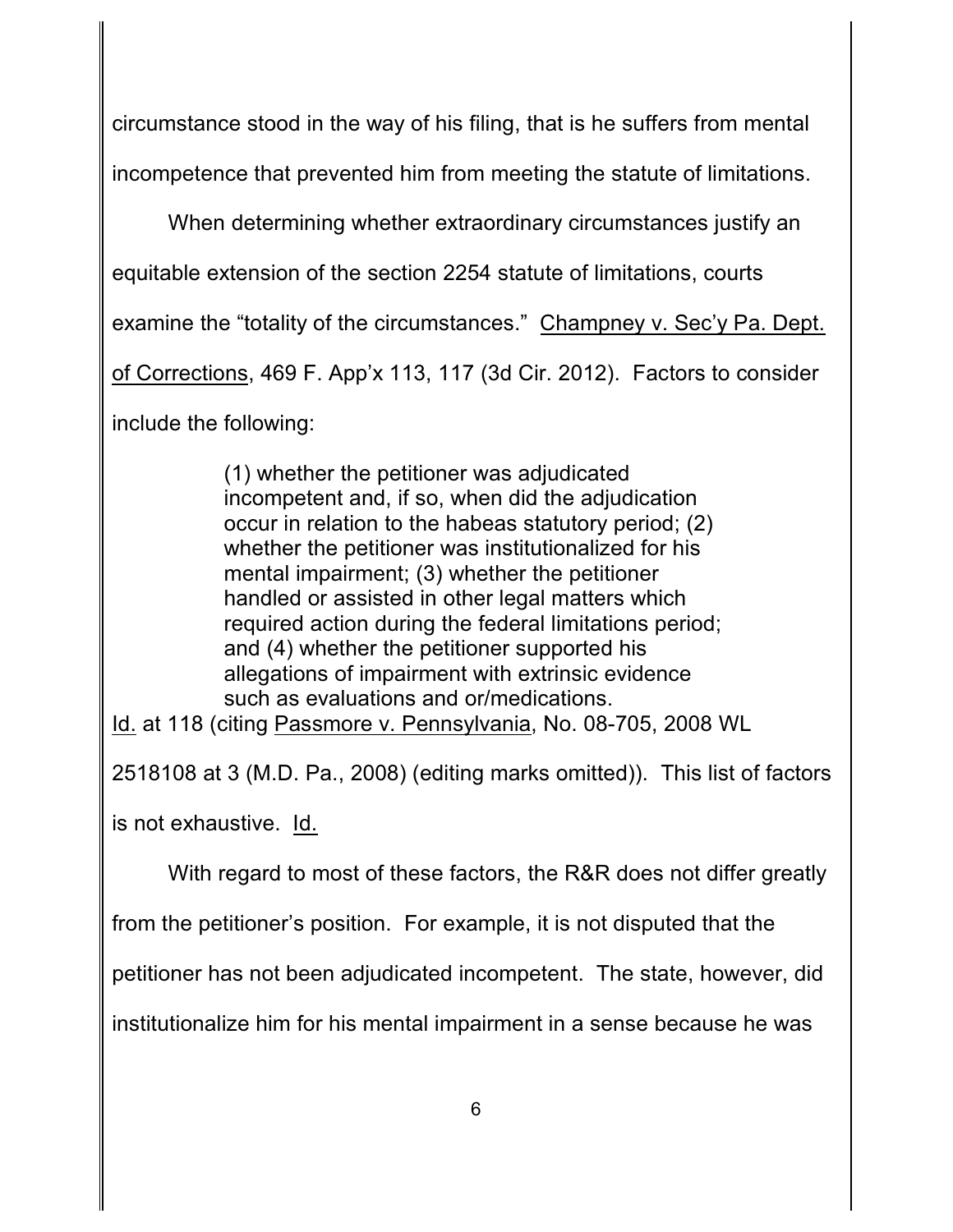placed in Psychiatric Observation Cells for several periods during his incarceration after he had attempted to commit suicide. Additionally, he did support allegations of impairment by providing medical records.

The dispute in this case involves the nature and extent of petitioner's mental impairment and whether it prevented him from timely filing a section 2254 petition. The R&R points out that the petitioner primarily relies upon his illiteracy and lack of an education rather his than psychiatric issues which are anxiety, stress, and anti-social disorder. Lack of education and illiteracy, however, do not favor equitable tolling. Mendez v.

Superintendent SCI-Huntingdon, No. 1:13cv1137, 2013 WL 3894865 at \*3

(M.D. Pa. July 26, 2013) (collecting cases).

Additionally, the psychiatric issues petitioner complains of such as anxiety, stress or depression are all normal incidents of prison life that should not be used as an excuse to justify late filing.<sup>1</sup> See Martin v. Ayers, 41 F. App'x 972 (9th Cir. 2002); United States v. Harris, 268 F. Supp. 2d

<sup>&</sup>lt;sup>1</sup>The petitioner has attempted suicide numerous times while incarcerated. However, as noted by the Magistrate Judge, and not objected to by the petitioner: "[F]ollowing each suicide attempt, [petitioner] was essentially rehabilitated and prescribed medications that helped him cope with prison life, which, again, he told doctors was the trigger for his suicide attempts." (Doc. 32, R&R at 23). Moreover, it is undisputed that the final attempt occurred while 178 days remained on his section 2254 statute of limitations.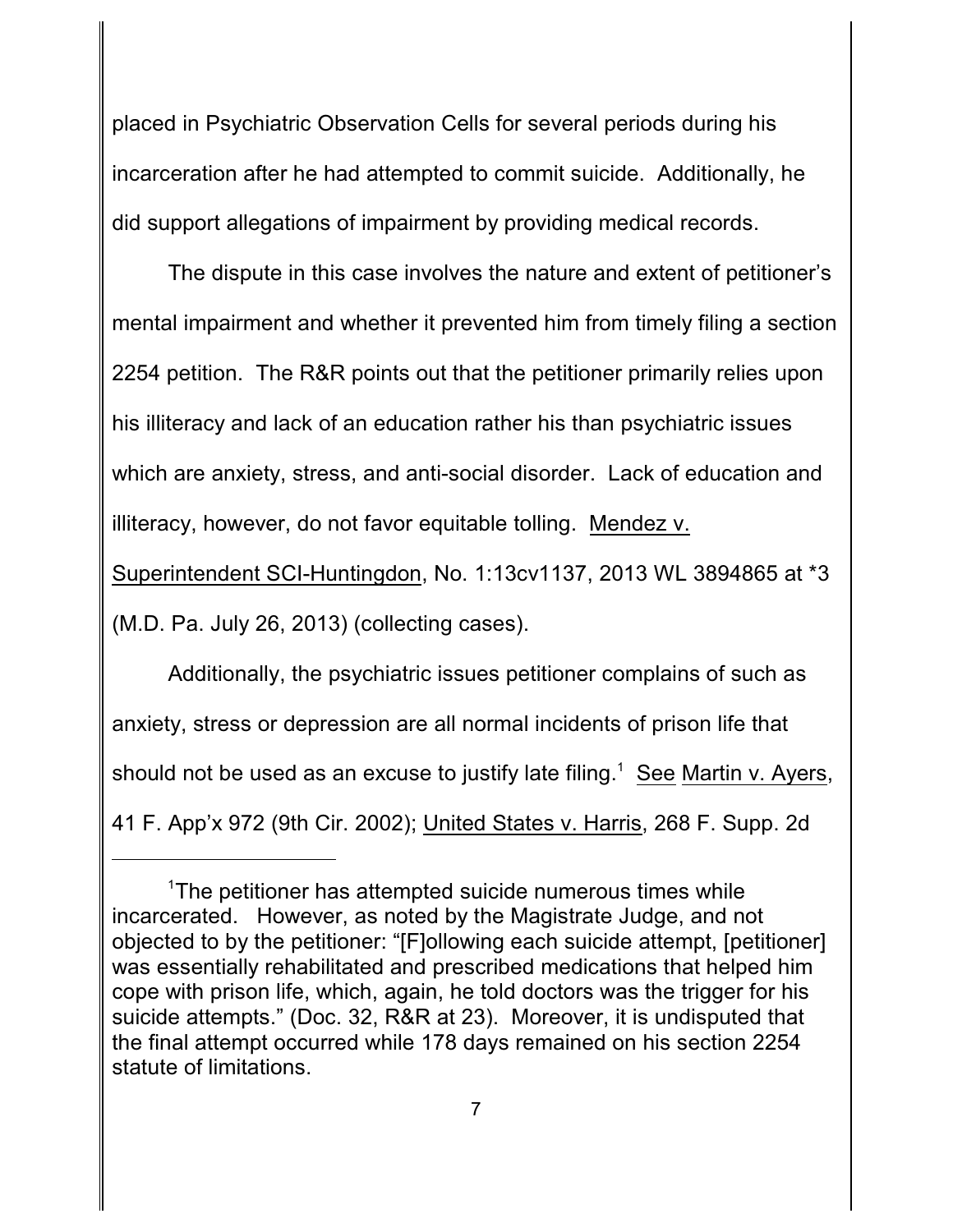500 (E.D. Pa. 2003). Further, with regard to petitioner's mental incompetency, the Magistrate Judge states: "I find the [prison health] assessor's assessment of King's psychological abilities to be highly credible, wherein the assessor noted that King's I.Q. score does not adequately reflect King's true level of intelligence and he could be feigning for secondary gain." (Doc. 32, R&R at 22).

Most telling, however, petitioner has engaged in litigation since his incarceration and denial of his direct appeal. For example, he filed a Post Conviction Relief Act (hereinafter "PCRA") motion in state court, which he litigated all the way to the Pennsylvania Supreme Court. That court denied his petition for allowance of appeal on February 2, 2010 after which petitioner could have filed his section 2254 motion. He did not file the motion, however, until July 2013.

Notably, petitioner had at least one other inmate to assist him with his legal filings, Norman Johnston. Johnston testified at the hearing before Judge Schwab. He indicated that he offered to help petitioner filing his federal habeas corpus petition after petitioner lost his PCRA appeal in the Superior Court and once he finished drafting the petition for allowance of appeal in the Supreme Court of Pennsylvania. (Doc. 35, Notes of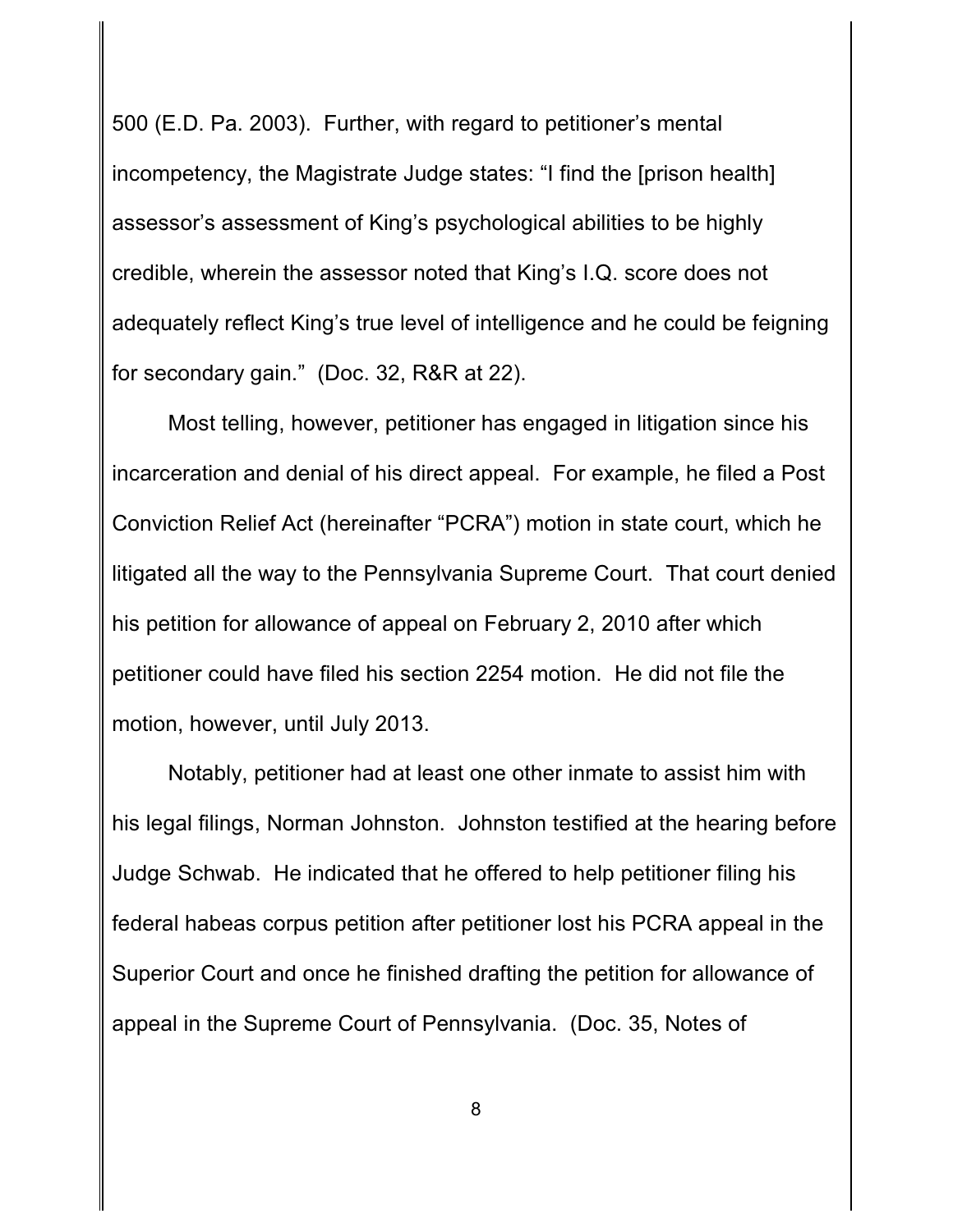Testimony, March 14, 2014 at 46). Petitioner also testified that Johnston pointed him in the general direction of the habeas corpus statute. (Id. at 34).

Based on all the above, we find that mental incompetence did not prevent petitioner from timely filing a section 2254 petition. Thus, equitable tolling cannot be used to extend the statute of limitations.

### **2) "Miscarriage of Justice" exception**

The second theory under which petitioner could possibly establish that his petition is not time barred is the "equitable exception" or "miscarriage of justice" exception to the statute of limitations. To avoid a miscarriage of justice, a federal court may entertain a section 2254 habeas corpus petition where that petition raises a convincing claim of actual innocence even if the statute of limitations for such a petition has expired. McQuiggin v. Perkins, 133 S. Ct. 1924, 1934-35 (2013). The miscarriage of justice exception may only be used where a petitioner demonstrates "that it is more likely than not that no reasonable juror would have convicted him in the light of the new evidence." Id. at 1935 (internal quotation marks and citation omitted).

The purpose of the miscarriage of justice exception is to "balance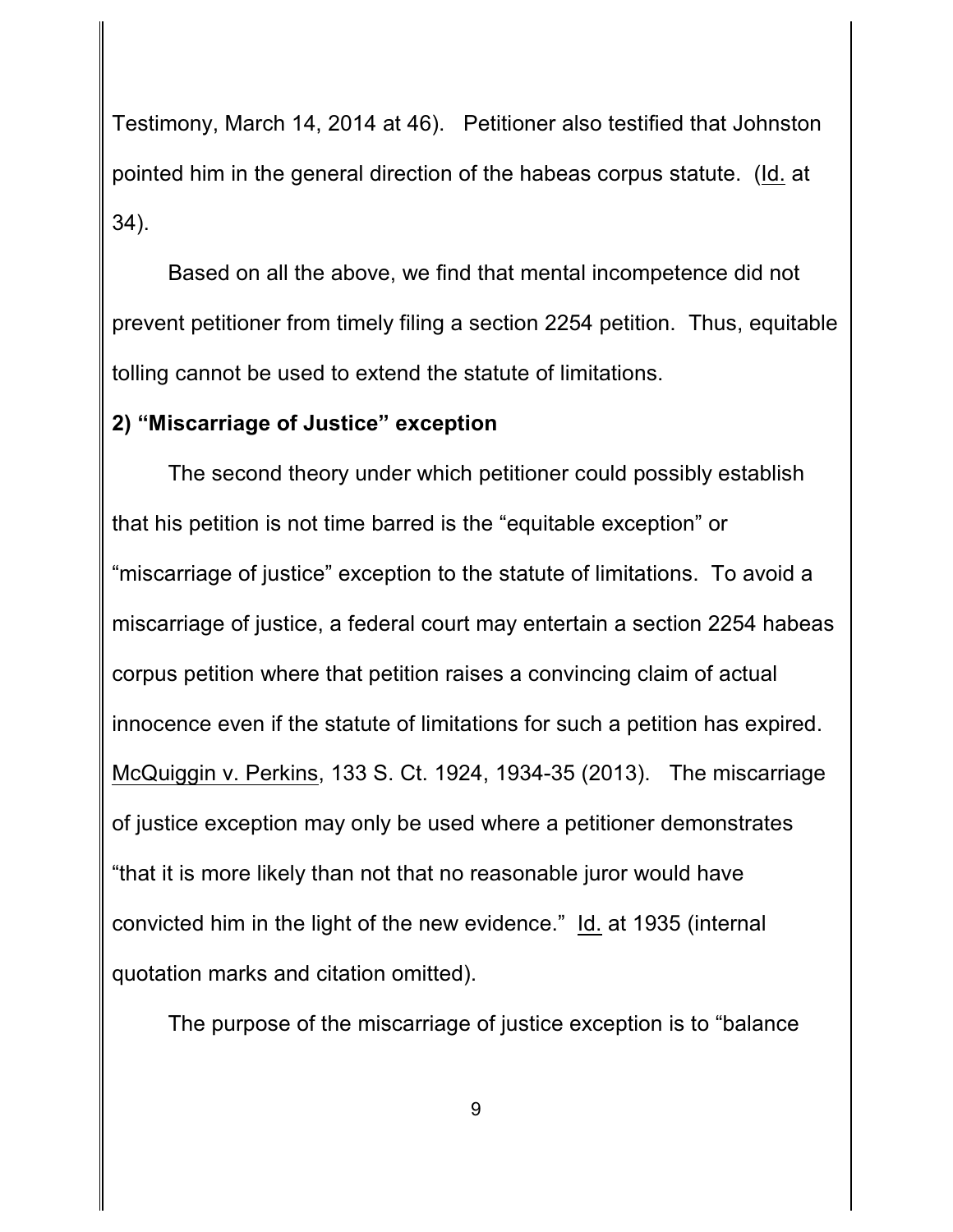societal interests in the finality, comity, and conservation of scarce judicial resources with the individual interest in justice that arises in the extraordinary case." Schlup v. Delo, 513 U.S. 298, 324 (1995). The exception is narrow, and applies only where the defendant is "actually innocent" of the charges. An example of evidence that establishes actual innocence is a credible confession to the crime by another person. Sawyer v. Whitely, 505 U.S. 333, 340-41 (1992).

In the instant case, the new evidence that petitioner seeks to provide

is testimony from an alleged witness to the crime, Kristopher Harris.

Petitioner met this witness years after the crime while he was in prison.

Petitioner presented this witness's affidavit which provides as follows:

I am willing to testify to the actual innocence of [the petitioner] as it relates to his conviction of the house of 612 Company Street, in York, PA. I saw the Burglar, he is "light skinned," and [King] is very "dark skinned," that's how I know it was "not" him.

(Doc. 20-2). As follows, the R&R points out that this evidence is not

reliable:

Not only are the circumstances under which this affidavit arose suspicious, but "[i]t is . . . [also] reasonable to presume that there is something suspect about a defense witness who is not identified until after the  $11<sup>th</sup>$  hour has passed."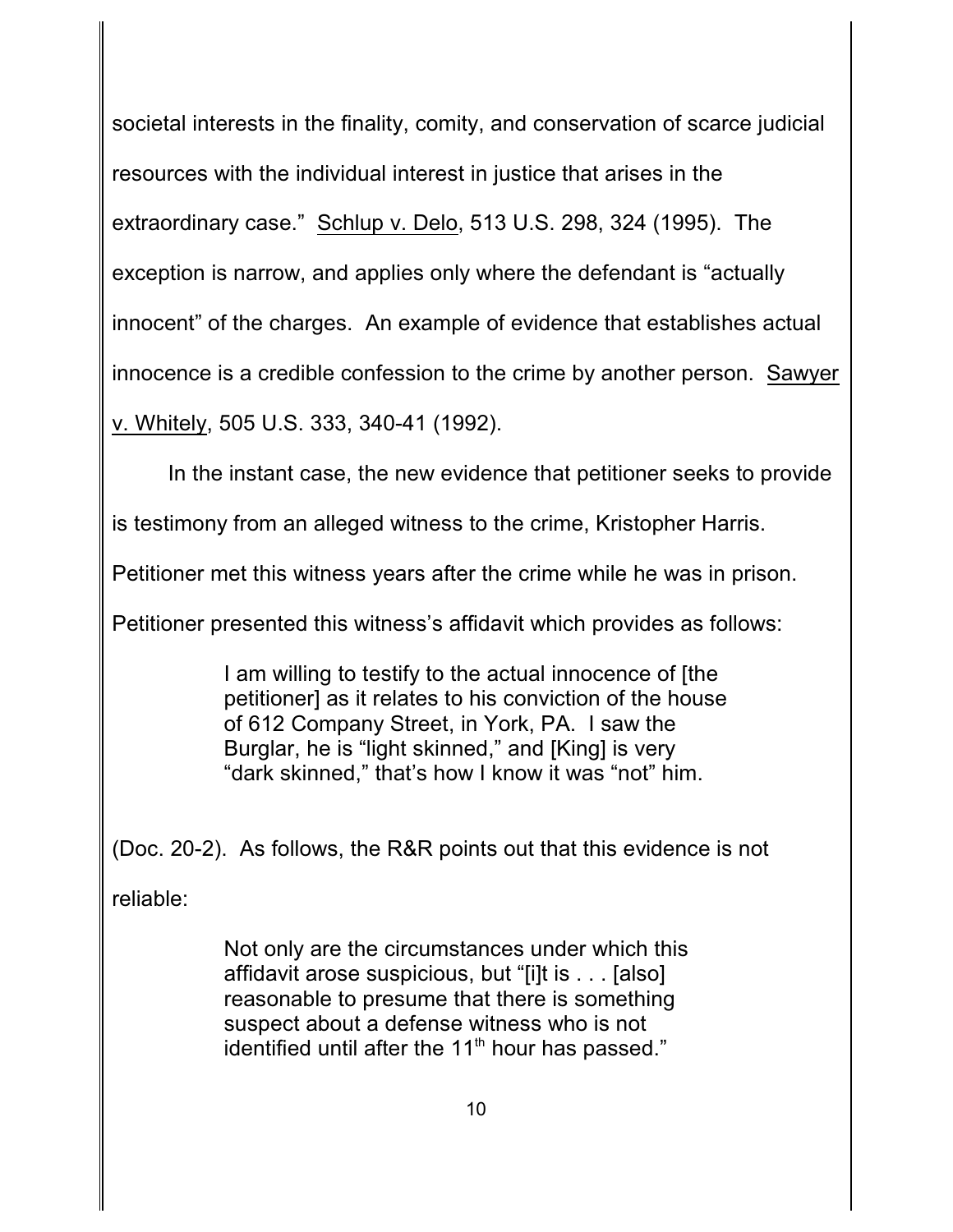Taylor v. Illinois, 484 U.S. 400, 414 (1988). With respect to the surrounding circumstances, King testified at the evidentiary hearing that while he was in the prison yard at SCI Dallas he told Harris that "[the police] arrested [him (i.e. King)] for some burglaries out of York County." HT. 21. Thereafter, based solely on that statement, King asserted that Harris miraculously provided him with all of the details of the actual burglary, and then the two men worked together in order for King to file a second PCRA petition presenting this "newly discovered" evidence. Id. at 21-22

(Doc. 32, R&R at 26).

We agree with the R&R and will overrule the petitioner's objections. The evidence at issue is not such that no reasonable jury would have convicted the petitioner had they heard it. An affidavit was written by someone the petitioner met in jail indicating that more than seven years earlier that person had witnessed the burglary at issue and the skin of the perpetrator was lighter than that of the petitioner.<sup>2</sup> This evidence does not rise to the level of a credible confession to the crime by someone else or scientific/DNA evidence that precludes the petitioner from being perpetrator of the crime. A reasonable juror could consider this evidence in addition to the other evidence in the case and nonetheless find the

<sup>&</sup>lt;sup>2</sup>The Superior Court opinion on petitioner's second PCRA motion indicates that petitioner obtained the "new evidence" in March of 2011. (Doc. 13 at 7). As set forth above, the burglary occurred in October 2003.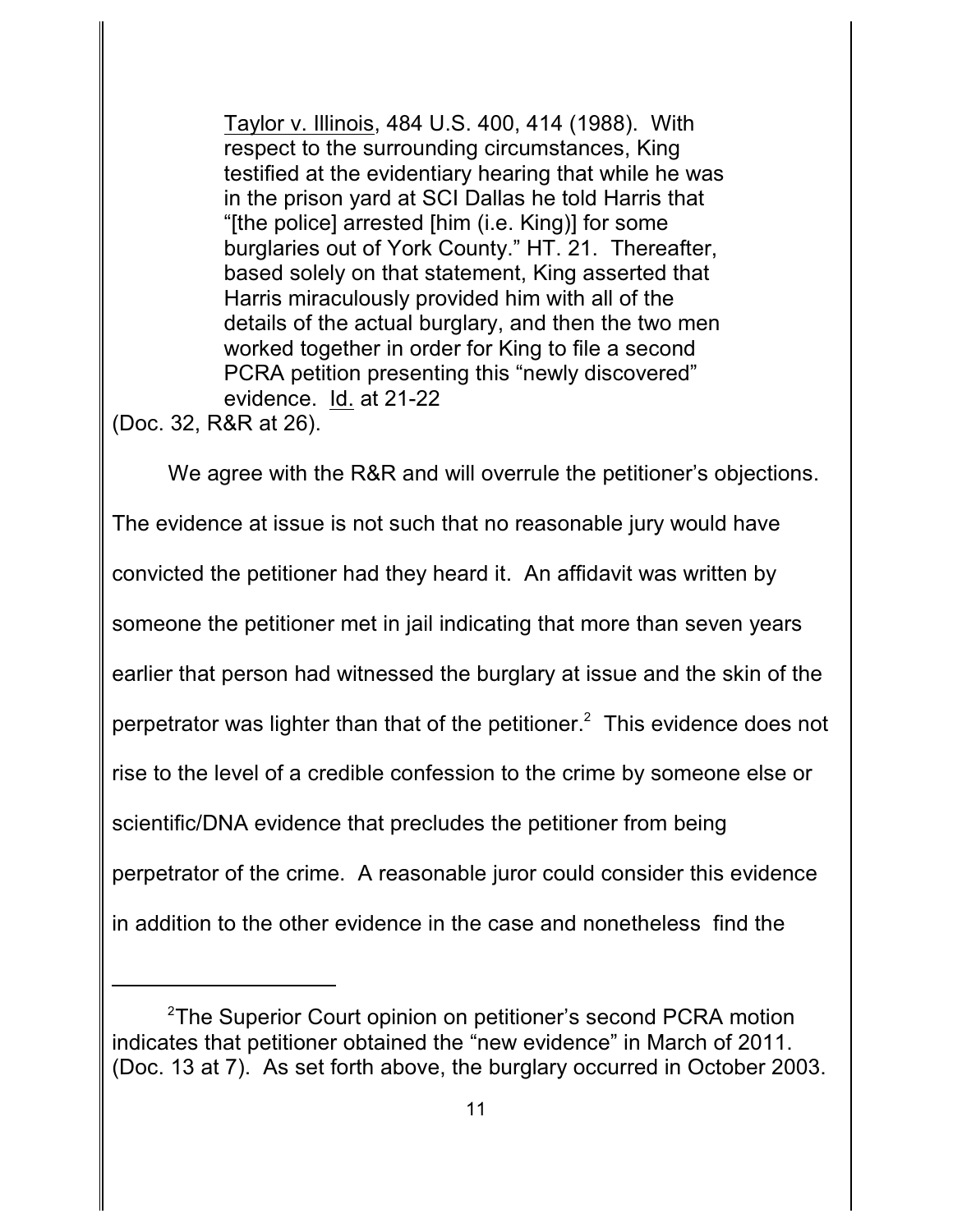accused guilty.

Other strong evidence supports the underlying state court conviction. A York County jury convicted defendant of burglarizing a residence located at 612 Company Street, York, Pa., on October 26, 2003. Items stolen during the burglary included a digital camera, a Swiss watch and a collection of state quarters. The victim caught the perpetrator in the act of burglarizing his house and was able to view him for some seconds before the burglar realized he was being watched.

At trial the victim identified the defendant as the perpetrator. Additionally, petitioner's thumb print was found on a bowl from which the state quarters were stolen. $3$  Based upon the evidence, including the eyewitness testimony of the victim and the petitioner's thumb print being found at the scene of the crime, the petitioner was found guilty.

<sup>&</sup>lt;sup>3</sup> Petitioner objects to the R&R because it reviews the evidence that was presented against the defendant in a different case. It appears that this objection has merit, but it does not require us to reverse the R&R. The additional evidence in the appropriate case was even more damaging to the defense than the evidence that the R&R discussed. We have derived the facts regarding the evidence from the briefs filed by the Commonwealth and defense on petitioner's direct appeal in state court to the Pennsylvania Superior Court. See 2007 WL 1198950; 2007 WL 1198951. The opinion from Superior Court was not provided by either party. The facts presented in the state court appellate briefs are not substantially different from each other.